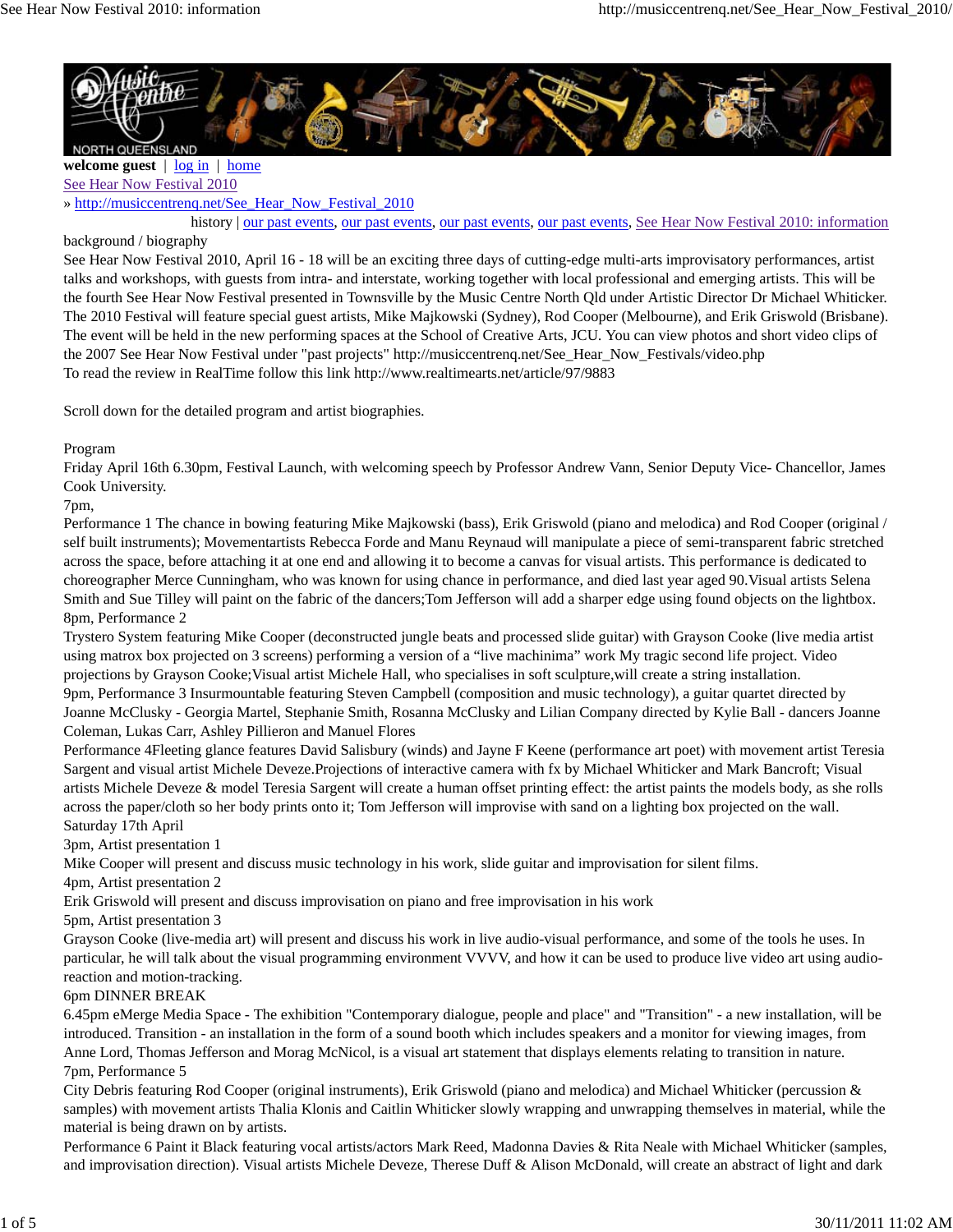on the fabric of the movement artists;Lynn Scott-Cumming will sketch at an easel

8pm, Performance 7

I dream of a bass featuring Mike Majkowski (solo bass) with live media artist Grayson Cooke using an audio-reactive VVVV patch to create live abstract "visual music" triggered entirely by Mike's bass playing. Multiple video projections by Grayson Cooke and digital artist Jasmine Martin, who will improvise on a graphics tablet, which is projected while she is working. 9pm, Performance 8

Frock featuring Melinda Arndt, together with Jayne Fenton Keane (performance art poetry), Mike Cooper (slide guitar and processing) and Ian Brunskill (percussion). Frock, will be juxtaposed with, and trigger responses from musicians Cooper and Brunskill and performance art poet Keane. Visual artists Michele Deveze, Therese Duff & Jasmine Martin will sketch the performers; poses on a super-sized canvas, which rotates at each pose change; Alison McDonald, Sue Tilley & Selena Smith construct haute couture frock/s on a live model with sheet music. Sunday 18th April

11.30am, Artist presentation 4

Rod Cooper will present and discuss techniques of improvisation and building original instruments.

12.30pm, Artist presentation 5

Mike Majkowski will present and discuss jazz, bass and free improvisation.

1.30pm LUNCH BREAK

2.30pm,Performance 9

Delicate Listening featuring musicians Mike Cooper and Mike Majkowski, with live media artist Grayson Cooke converting their sound performance into graphic images.Photographs of creative artists taken over the weekend by Glen O'Malley, and edited by Jasmine Martin will also be projected.Visual Artists Selena Smith & Sue Tilley will create a light sculpture with Glo sticks over a steel/wire armature;Donna Maloney will work in watercolour at an easel

3pm, Performance 10

Beautiful Noise Percussionists and dancers Sam Okoth and Nii Armah (of the African performance group Baala Baajo) will be joined by Rod Cooper and Michael Whiticker in a percussion happening

3.30pm, Performance 11

Into Tomorrow - Five short works for laptop and live instrumentalists featuring Breanna Capell, Ben Gasser, Karl Gough, Ryan Smith and Rachelle Wilcox - JCU 3rd year New Media students majoring in digital music technology.Projections of interactive camera with fx;Visual artist Viv Salu will paint the performers on a slate with water - a live video of her work will be projected, with the image fading as the water dries, to be replaced with a new image.Lynn Scott-Cumming will create quick sketches of the performing artists. 4.30pm, Performance 12

They say drowning is like a dream featuring Steve Campbell (music technology) and Jayne Fenton Keane (performance art poet). Performance 13

Touch features David Salisbury (sax and flute), and Erik Griswold (piano and melodica); Movement by Rebecca Forde and Bernadette Ashley who will move, dance and use one another for resistance as they draw with their feet on a 3m square of raw canvas with compressed charcoal.The dancers' movement will be captured on canvas on the floor and projected; Visual artists Donna Maloney & Therese Duff will paint at easels; Gail Mabo will create a contemporary indigenous interpretation.

Festival sound: Dr Michael Whiticker assisted by Laurie Bycroft and Miles Whiticker

Festival lighting: Mark Bancroft assisted by John Lorroway and Laurence Backer

Festival visual art curation: Sue Tilley and Selena Smith,

Festival documentors will include film maker John Robertson assisted by Rachel Britton, and photographer Glen O'Malley.

Festival Administrator: Margaret Caley

Festival Director: Dr Michael Whiticker

Artist Biographies

Bernadette Ashley is a visual artist and arts writer with an active interest in latino dance; and in the expression and repression of emotions within the prevailing culture. She is currently studying BVA Honours at JCU, investigating the romanticisation of latin dance and pushing into interdisciplinary practice. A former journalist, she writes a weekly visual arts review column for the Townsville Bulletin, and periodically for other arts publications such as RealTime and Art Gaze.

Mark Bancroft has designed lights, sets and installations, also processing live mixed media for See Hear Now 2005, 2006, and 2007. He has worked on television, video and film shoots in Brisbane, including Fortress, the movie starring Christopher Lambert, Memphis Belle the movie starring Harry Conic Jnr, designed the lighting for International conventions at Jupiters Gold Coast casino, and in Townsville for several years lighting Palm Creek folk festival.

Ian Brunskill studied percussion at the University of Calgary and University of Toronto, where his main teachers included Russell Hartenberger. From 1990-1992, Ian was percussionist in the Band of the Ceremonial Guard, Canadian Armed Forces. Between 1993 and 1999, he studied and performed with David Thiaw (Senegalese drumming), Ravi Naimpally (classical Indian drumming), and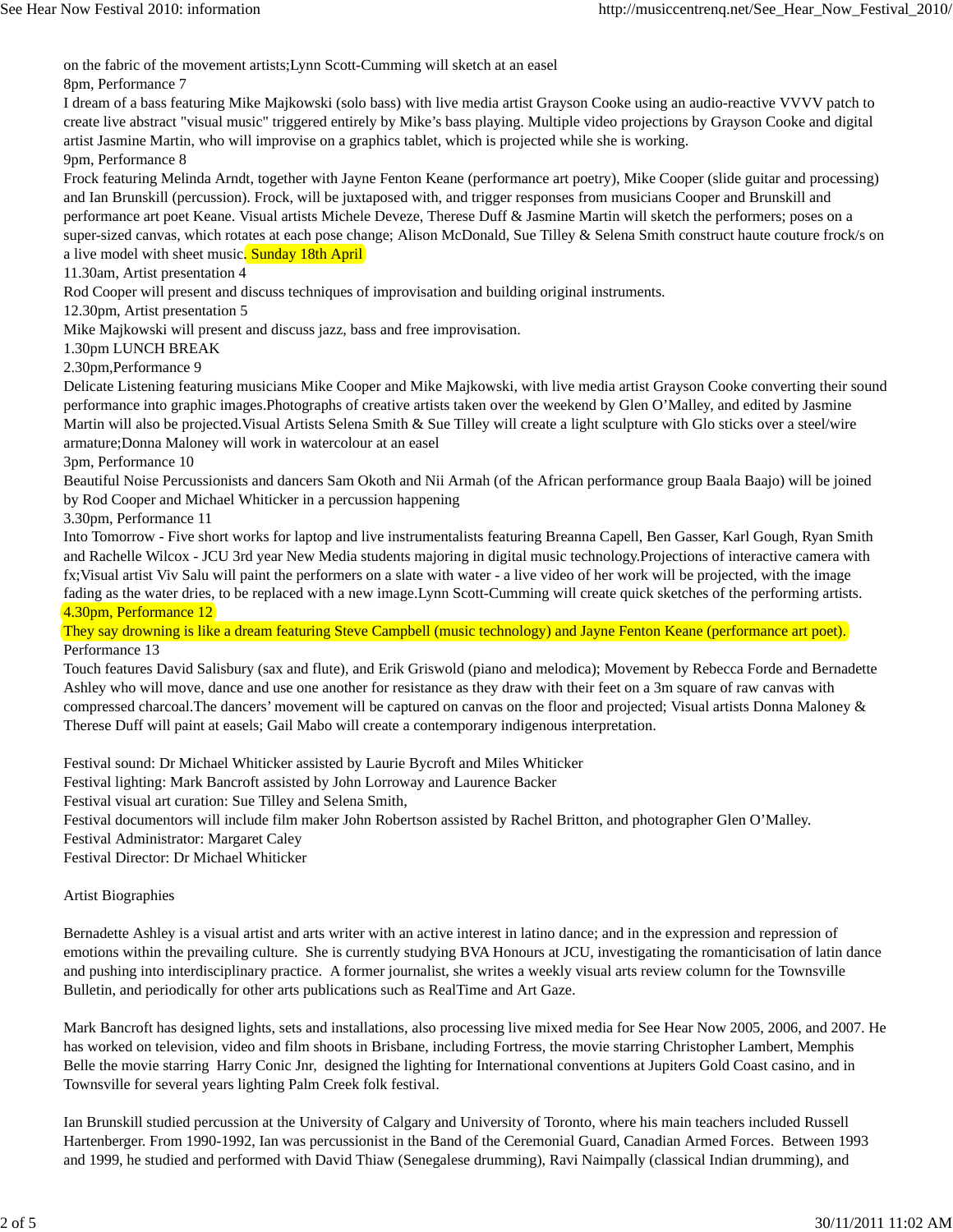Kwasi Dunyo (Ghanaian drumming). Ian performed in the premiere of Remember Me, a collaboration with Dance North and composer Iain Grandage, at the 2008 Australian Festival of Chamber Music, and this work was also performed at the 2009 Queensland Music Festival.

Dr Steven Campbell\* has performed extensively as a guitarist and on double bass, and as a composer has a focus on electronic and computer music. This composition focus has led to his development of a proprietary music technology system called PLaY+SPaCE, and the development of compositions specifically for this system.

Grayson Cooke is an interdisciplinary scholar and media artist. Grayson has exhibited works of new media and photography in Australia and Canada, he has performed live audio-visual works in Australia, New Zealand, Italy and the UK, and he has published academic articles in numerous print and online journals. He holds an interdisciplinary PhD from Concordia University in Montreal, and lectures in media at Southern Cross University, where he also coordinates the Bachelor of Media. Samples of his work are online at http://www.youtube.com/civilizedmachine.

Mike Cooper: For the past 40 years Mike Cooper has been an international musical explorer, performing and recording, solo and in a number of inspired groupings and a variety of genres. Initially a folk-blues guitarist and singer songwriter his work has diversified to include improvised and electronic music, live music for silent films, radio art and sound installations. He is also a music journalist, writing features for magazines, particularly on Pacific music and musicians, a visual artist, film and video maker, collector of Hawaiian shirts and appears on more than 60 records to date.

Rod Cooper: Since 1988, Rod Cooper has transformed traditional instrument designs into new metallic hybrids. Each sound sculpture has a large range of sounds, incorporating percussion, bowing mechanisms resonant springs and acoustic noise. " Comfort in dissonance." Rod Cooper klunk@techinfo.com.au

Madonna Davies has been influenced by numerous artists and genres. She started singing at Sunday Mass, moved on to choirs, then rock bands and music theatre. Now she sings anything from opera to jazz and blues. To check out some of Madonna's work go to www.tropicsun.com.au

Michele Deveze is a practicing visual artist who works predominantly in monochromatic two-and-a-bit dimensional mixed media/process dealing with issues of dimensionality: mechanical, conceptual and the philosophical. She is based in the Glass House Mountains near Brisbane and has studied and exhibited in Victoria, New South Wales, Queensland, Paris and Beijing and has recently returned from artists residencies at the Red Gate Studio in Beijing and Le Four a Choux dar Bouazza in Casablanca and the USA.

Rebecca Keene Forde's movement past includes years spent dancing and teaching in the United States. She is a former member of Repertory Dance Theatre, Kinetic Cafe',and Mordine & Company Dance Theatre, as well as having worked with numerous independent choreographers. She has been on the faculties of the University of Utah, RDT's Community School, the Ballet West Conservatory, and The Dance Center of Columbia College. In Townsville she runs Dragonfly Pilates & Movement while also teaching for Dancenorth's Sweatshops, Pilates Studio Townsville and JCU Sport. www.dragonflypilates.com.au

Erik Griswold: Eclectic Australian-American musician Erik Griswold fuses experimental, jazz and world music traditions to create works of striking originality. Specializing in prepared piano, percussion and toy instruments, he has created a musical universe all his own that is "sincere" (neural.it), "playful" (igloo magazine), "colourful and refreshingly unpretentious" (Paris Transatlantic). Griswold performs as a soloist, in Clocked Out Duo (with percussionist Vanessa Tomlinson), and collaborates with musicians from diverse backgrounds as well as visual artists, writers and dancers.

Michelle Hall: South African born, soft sculpture installation artist Michelle Hall has created many site specific works in Townsville and further abroad. Working with textiles, paper and mixed media, Michelle creates works which challenge and inspire us to think about the world in a different way. Michelle's most recent installation work Kiff and the Elefant, which she installed in partnership with Clint Searston, was a mixture of soft sculpture, sound and digital imaging.

Jayne Fenton Keane is a poet, scholar and composer who takes poetry to different spaces with poetry-sound fusions, installations and performances. JFK has published books, plays, CDs, websites and academic articles and holds a doctorate in poetics. She is also the founding Director of National Poetry Week and the social network "poets in residence". Please visit her website at www.poetinresidence.com and her network at http://poetsinresidence.ning.com/

Anne Lord\* A global perspective is a point of departure for many art practitioners and the development of Lord's creative rationale follows these examples. Artwork developed in conjunction with research, selection and documentation of found figurative elements and development of metaphors for the change process, has been exhibited in a number of installations/exhibitions. Selected art exhibitions and installations since 1990 include: Dis/Place (1991- 1992), A Narrative of Ephemera (1993-1994), ROT (1995-6), Fold (1997),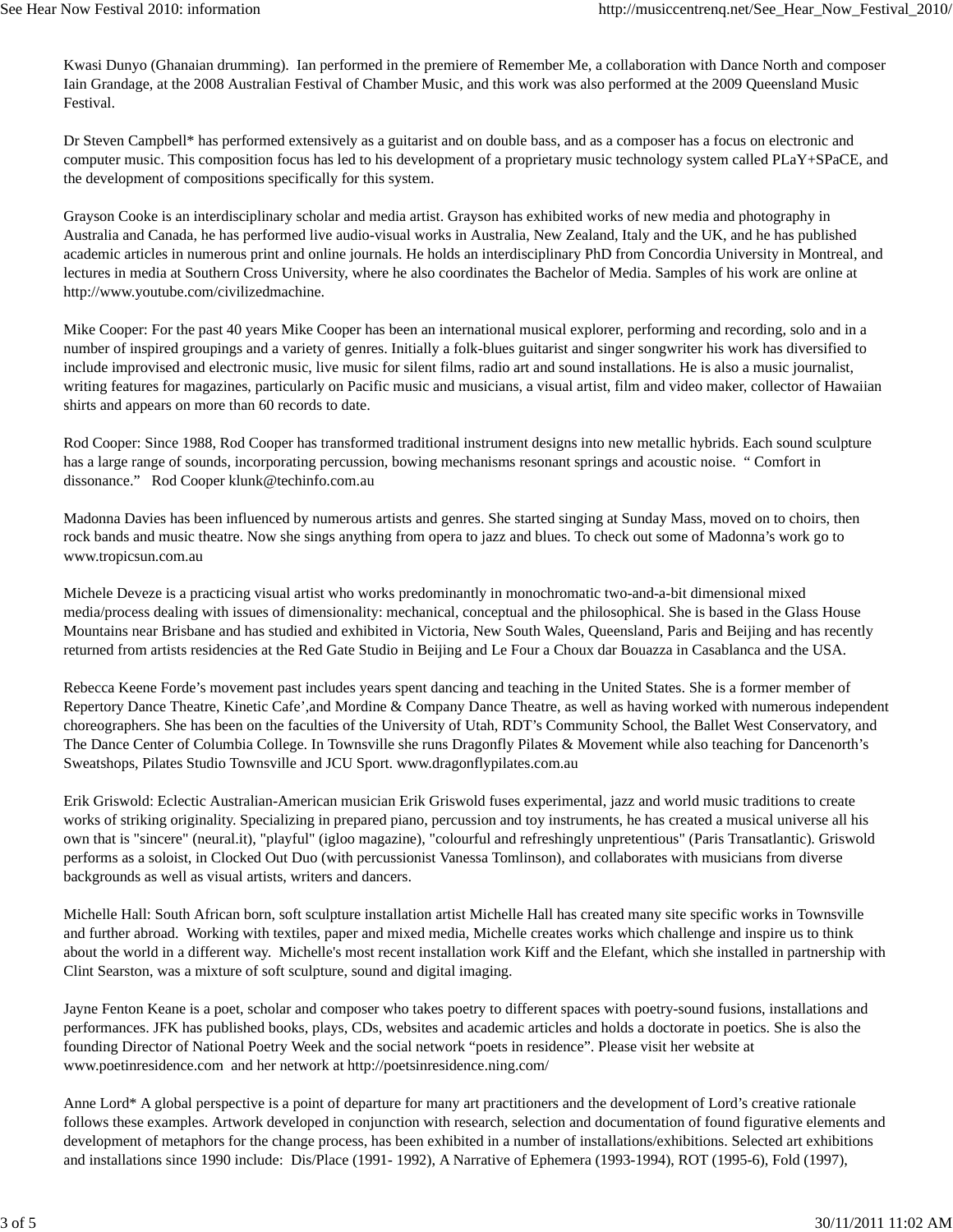Plenty (1993), Exchange (2003), Absence (2004), Corresponding Latitudes (2004-5), Great Walks [Leave No Trace] Habitus Habitat (2005-6), Watersheds and Basins (2006), Inaugural Burnie Print Prize (2007), Tools of Change (2007), Lessons in History Vol 1. (2007) and Strand Ephemera (2007).

Gail Mabo's artistic career began in 1979 as a dancer with 'New Blood Dance Troupe', which led her to work with the Aboriginal and Islander Dance Theatre (AIDT) in Sydney. This gave her grounding in traditional and contemporary movement and established appropriate protocols and traditional dance techniques for both the Aboriginal and Torres Strait Islander cultural dance practices. Gail has toured and taught teaching contemporary and traditional dance across the Nation. Now a practicing Visual Artist, Gail has developed her own style of art which is the essence of the Land and the Spirits that are our forefathers.

Alison McDonald: Originally from an artistic Victorian family Alison McDonald is now a Townsville based artist who integrates her passions of recycling and the environment in her art. Materials as diverse as keys, hooks, PET bottles, etc play their part in conveying her intended connotations. The work invites the viewer to consider why the art forms are made of what they are. Her work is shown in group exhibitions in Townsville Melbourne and Sydney, including Strand Ephemera (2005, 2007, 2009) and collections such as Royal North Shore Hospital and Visy Education Centre Townsville. Alison McDonald completed her BVA (Hons) in sculpture and painting from James Cook University, and is currently undertaking studies in Public Art at RMIT Melbourne.

Mike Majkowski, born 1983, is a double bassist / composer from Sydney, Australia. He began his musical activities as a jazz bassist, and has since developed an active interest in a wide spectrum of contemporary music. Mike is a long time devotee of the experimental music community in Sydney, is a member of the large-scale Sydney-based electro-acoustic improvisational group 'The Splinter Orchestra,' and has curated for the NOWnow improvised music concert series. http://www.myspace.com/mikemajkowski

Rita Neale: Emerging artist and musician Rita Neale is a new graduate from JCU. Her various talents have seen her find a place at Tropic Sun Theatre company, doing everything from composing and performing in NOCTURNAL her debut, designing costumes for OEDIPUS. Recently she toured with THREE BLOKES AND THEIR BARBIES as stage manager, and regularly performs in the local independent comedy show ON THE SPOT. Rita also has an up and coming art exhibition with Aaron Ashley called 'Distractions'.

Glen O'Malley was born in Brisbane in 1948 and has lived in North Qld for 20 years. He has exhibited nationally and internationally since 1975, as well as working freelance and on newspapers. His personal work deals with the boundaries between documentation and surrealism, and he has frequently collaborated with actors and musicians. Particular exhibitions, concerning music and musicians are JAZZ Perc Tucker Art Gallery 2002, Townsville and YOU CAN'T SIT DOWN Queensland Performing Arts Centre, Brisbane 2007 and Caloundra Regional Art Gallery 2008.

Emmanuel Reynaud: Starting dance at young age at the Ann Roberts School of Dance, Emmanuel went on to train at the New Zealand School of dance for three years before moving off to Europe. After a year in France and six months at Disneyland Resort Paris, Emmanuel moved to Scotland for six months dancing freelance before moving to Wales to work as an apprentice with Diversions the Dance Company of Wales. 2009 saw Emmanuel freelance and dance with RanciDance on the London scene.

Mark Reed: Independent Actor/director/soundscape and member of "The Style Warriors". Sometimes considered the Jack Nicolson of the north, Mark takes his audience to a land of the kooky, twisted and hauntingly beautiful. With a training base in classic and contemporary theatre Mark contorts his persona to fit anywhere from Bloke to Baroque. To check out some of Mark's work go to www.tropicsun.com.au

Dr David Salisbury\* is a composer, arranger, performer and ethnomusicologist with a background that includes international jazz and world music performances. As an ethnomusicologist his expertise is in Talempong, a form of indigenous music in West Sumatra. His performing highlights include opening and support act for US jazz artist Stanley Turrentine, folk performer Jim Stafford as well as famed bassist, Chuck Israel of the Bill Evans Trio. David is currently engaged as Lecturer, Digital Sound, School of Creative Arts, James Cook University.

Teresia Sargent began Life modeling at James Cook University in 1997 and continues to model occasionally when asked. In 2006, she worked for The Tanks Winter School in Cairns. Teresia has also worked with Jeanette Hutchinson for an Honors project, acting in the short film, "Nocturne Of A China Tiger" 2007. She is currently enrolled at James Cook University, studying sound. She is also studying Certificate Three in Media and Certificate Two in Music Industry. Teresia is also collaborating with Sandy Hook and Rhonda Payne for an Honors project, set to exhibit in mid 2010 at the Creative Arts Gallery, JCU. Involving modeling and live performance.

Selena Smith (co – curator, visual art) completed a Diploma of Visual Arts at Barrier Reef TAFE in 2006 and a Horticultural qualification at Ballarat College in 1996, combining both is evident in many of her art works, looking at aerial patterns in nature is a repeated concept throughout. She is currently studying for a BA in Visual Art at Curtin University, WA. Being an Industry Champion for Training Australia, throws exciting challenges and speaking engagements in her direction. Teaching art to children and adults is an